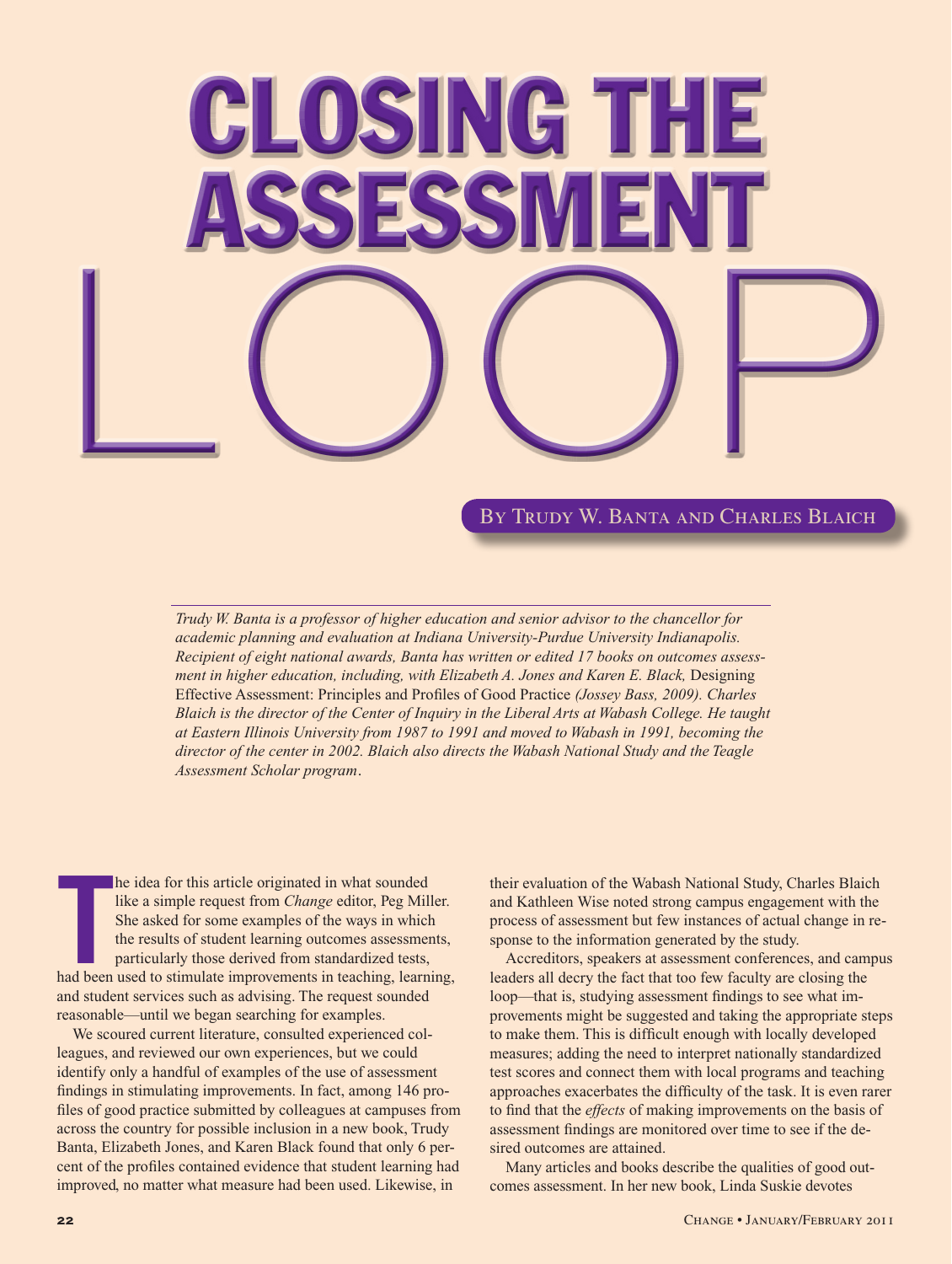# **Table 1. Characteristics of Effective Outcomes Assessment**

### **Planning**

- Involves stakeholders from the outset to incorporate their needs and interests and to solicit later support.
- Begins when the need is recognized and allows sufficient time for development.
- Has a plan with clear purposes that are related to goals people value.
- Bases assessment approaches on clear, explicitly stated program objectives.

#### **Implementation**

- Has knowledgeable, effective leadership.
- Involves recognition that assessment is essential to learning, and therefore is everyone's responsibility.
- Includes faculty and staff development.
- Places responsibility for assessment at the unit level.
- Uses multiple measures, thereby maximizing reliability and validity.
- Assesses processes as well as outcomes.
- Is undertaken in an environment that is receptive, supportive, and enabling.
- Incorporates continuous communication with constituents concerning activities and findings.

### **Improving and Sustaining**

- Produces credible evidence of learning and organizational effectiveness.
- Ensures that assessment data are used continuously to improve programs and services.
- Provides a vehicle for demonstrating accountability to stakeholders within and outside the institution.
- Makes outcomes assessment ongoing, not episodic.
- Incorporates on-going evaluation and improvement of the assessment process itself.

Source: Banta, T. W. and Associates, *Building a Scholarship of Assessment.* San Francisco, CA: Jossey-Bass, 2002, pp. 262–263.

a chapter to this topic. Banta, drawing on several prior lists, identifies 17 characteristics of effective outcomes assessment (see Table 1), including beginning with a written plan with clear purposes, providing for faculty and staff development, and ensuring that assessment data are used continuously to guide improvements. Presenters at national and regional assessment conferences also provide examples of effective practices. With so much good advice available, why are improvements in student learning resulting from assessment the exception rather than the rule?

The Cognitive Level and Quality of Writing Assessment CLAQWA) was created in the late 1990s by Teresa Flateby and Elizabeth Metzger to assess student learning in a two-year learning community program at the **University of South Florida**. The CLAQWA is a sixteen-trait rubric with five levels that provides a consistent basis for faculty assessment of student writing assignments across disciplines. The cognitive portion of the scale is derived from Bloom's Taxonomy of Educational Objectives, and the writing portion applies principles from commonly used writing handbooks.

The CLAQWA rubric communicates faculty expectations clearly and provides detailed feedback to students about their strengths and weaknesses. Thus individual students know which aspects of their writing and thinking need to be improved. The CLAQWA also yields data on group strengths and weaknesses that faculty can use in rethinking their assignments and pedagogy.

Improvements over time in the scores of individual students and of student cohorts (course sections or other groupings) demonstrate that use of the CLAQWA has improved student learning. The CLAQWA is now online and has been applied by faculty in disciplines as diverse as theatre and electrical engineering.

In this article we will describe some of the conditions that make it difficult to close the loop. We discuss the importance of faculty engagement in assessment, the difficulties created by external mandates for assessment and for testing, the challenges presented by high turnover in faculty and administrative leadership, and the need to develop realistic expectations about how long it will take to move from collecting evidence to making changes. Then, in an attempt to suggest a way of addressing these concerns, we introduce the concept of double-loop learning in assessment as a mechanism for increasing the likelihood that assessment will lead to improvements in learning.

## **To Close the Loop**

### **Engaging Faculty is Essential**

Although much of the national conversation about assessment focuses on measurement issues, encouraging the use of assessment data to guide change is much more about collaborating with colleagues to decide what to improve than it is about measurement. Evidence forms the basis for these collaborations, but even the most beautifully collected and interpreted evidence will have no impact on students whatsoever unless it engages an institution's faculty, staff, governance structures, faculty development programs, and leaders.

In a recent survey of chief academic officers conducted by the National Institute on Learning Outcomes Assessment (NILOA), two-thirds of the respondents said faculty engagement in particular is a key element needed to advance assessment. While evaluating the work of individual students and informing them of their strengths and weaknesses is a process in which faculty engage routinely, taking a look at student work in the aggregate, not to mention other sources of evidence, to see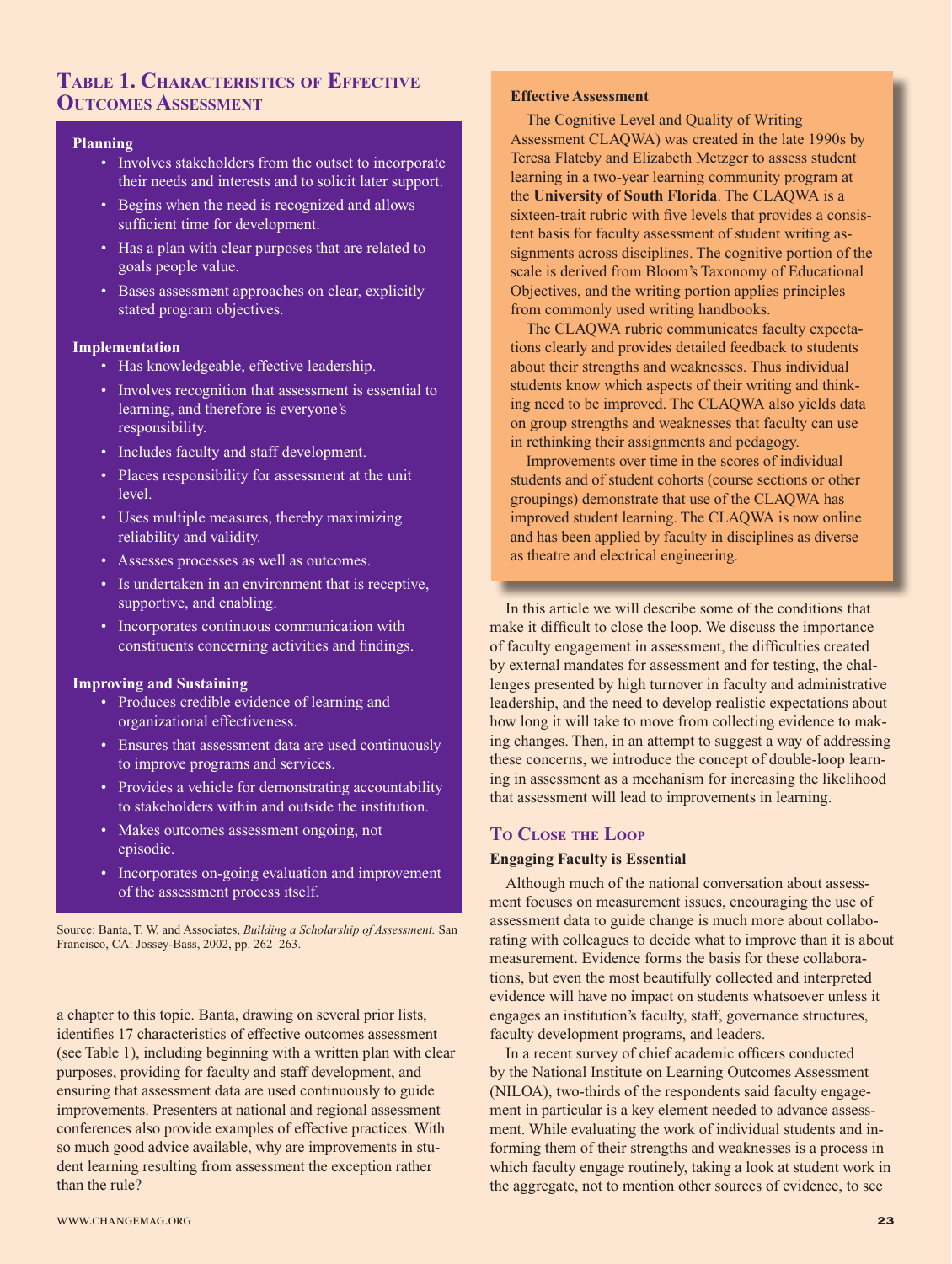where group strengths and weaknesses are occurring and using this evidence to guide improvements constitutes a new, unfamiliar, and time-consuming activity. Targeted faculty development activities are essential in preparing faculty to conduct outcomes assessment and make appropriate use of the findings.

#### **Effective Assessment**

The process of feeding assessment data back into the curriculum has become a point of pride at **Hope College**. As one example, the 2004 data from the National Survey of Student Engagement (NSSE) showed that Hope students lagged their peers in academic effort, especially regarding the number of homework hours per week.

The assessment director shared the data at an extended evening faculty meeting (with dinner provided). Faculty groups proposed possible solutions to this problem that were shared with all faculty. The assessment committee also conducted focus groups with students, and results were again shared with the community. Finally, departments were asked to dedicate one department meeting to this issue and to prepare two specific strategies that they could use to improve rigor at the department level. These strategies were shared among the faculty.

Hope's 2010 NSSE data now indicate that only 21 percent (down from 38 percent in 2003) of Hope firstyears and 28 percent of seniors (down from 39 percent in 2003) indicate spending 10 hours a week or fewer (compared to 33 and 34 percent of students from peer colleges, respectively).

Most faculty are deeply committed to helping their students learn. However, because they generally perceive assessment as an externally motivated and bureaucratic process, they regard it as something that steals from the time they want to devote to students. Good assessment programs have to have "face validity" for faculty, who should be able to see how the information gathered during assessment will help them in the classroom.

While the vast majority of faculty are committed to improving the extent to which students learn in their classrooms and programs, most are also committed to being scholars. The time they spend on assessment means time away from their scholarly work. Moreover, the widely held assumption that active scholarship improves one's teaching effectiveness leads some to argue that cutting into the time they spend on their scholarship will diminish the quality of their teaching.

There is little research to support this belief, and we should not let it mask the real challenge on this point: Most assessment programs are based on the assumption that student learning is the primary responsibility of faculty and therefore time dedicated to assessment is time spent working on their primary responsibility. But if the primary responsibilities of the faculty at an institution are not clear, or the institutional value and reward systems do not align with the "student-learning-first" rhetoric, then many faculty will duck assessment responsibilities.

An important lesson from Banta, Jones, and Black and the Wabash study is that assessment evidence has to address questions that will support faculty and staff efforts to help their

students learn. One effective way to build that support is to construct local measures. Another is to use campus conversations about standardized measures to identify connections between those measures and the things that, based on their work with students, faculty and staff identify as important.

How should conversations about assessment be structured? Assessment leaders should avoid doing presentations in which the data and conclusions are simply handed out to faculty. If faculty do not participate in making sense of and interpreting assessment evidence, they are much more likely to focus solely on finding fault with the conclusions than on considering ways that the evidence might be related to their teaching.

At many institutions in the Wabash Study, faculty and staff meet with Center of Inquiry staff to review and consider assessment evidence. In these meetings Center staff talk about some patterns that they see in assessment data and then ask, "What do you think this means?" The goal in these conversations is not to accept just anything that people say in interpreting the data but to engage in a "Yes, that sounds reasonable but how is that consistent with what students say on these questions?" kind of conversation. In many ways, good discussion about assessment data resembles a good seminar discussion about a book. People cite the text, in this case the data, and then dig in, push back, consider their own experience, and try to find broad themes.

One way these conversations with faculty have been dramatically improved in the Wabash study is by including information from student conversations about their experiences at the institution. When the Center of Inquiry staff and Teagle Assessment Scholars visit a campus, they typically spend the first day of their visit talking informally with three or four groups of students. These conversations are enormously informative. They allow the visitors to get a sense of the "lived" learning environment that is so much richer than any institution's documents, assessment data, or Web pages provide.

The conversations with students also enable the Center staff and Teagle Assessment Scholars to encourage students to become engaged with their institution's assessment data. Students are remarkably interested in talking about their institutions and about what is working well for their learning and what is not.

If faculty do not participate in making sense of and interpreting assessment evidence, they are much more likely to focus solely on finding fault with the conclusions than on considering ways that the evidence might be related to their teaching.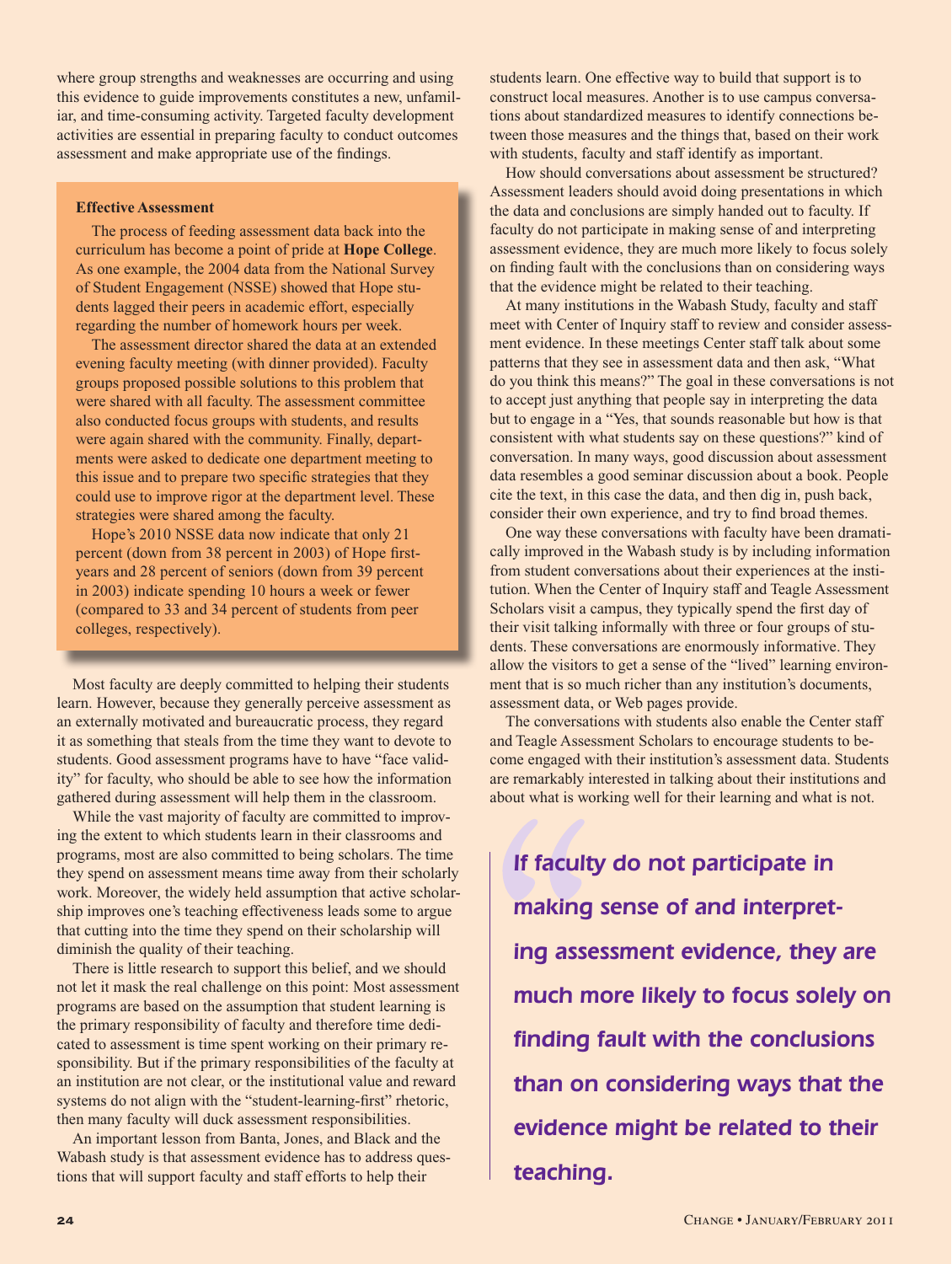The notes from these conversations then inform subsequent discussions with faculty. In addition to looking at survey data and findings on learning outcome measures, inserting themes and occasional quotes from the students into faculty conversation about assessment data allows us to move beyond the concern that "students at my institution would never understand what a survey means when it asks how many drafts they typically write before they hand in a paper" to providing details about what students may be pointing to in their survey responses.

Of course there are caveats. As Upcraft and Schuh argue, unlike research, assessment is oriented toward action, not the level of deeper clarity and precision that faculty strive for in their scholarship. The consequent need for "just one more" survey, focus group, or portfolio review may be wise, but it can also be a way of postponing action and preserving the status quo.

One of the challenges of translating assessment evidence into improvement is for assessment leaders to know when gathering more information would help focus and clarify potential actions and when their knowledge is good enough to change a class or program. The goal of assessment is not just to gather evidence, after all, but to make evidence-informed changes.

*External mandates don't facilitate campus engagement.*

NILOA survey respondents made it clear that regional and disciplinary accreditors provide the primary impetus for campus engagement in outcomes assessment. Accreditors have been phasing in their assessment guidelines for institutions since the late 1980s. These associations are governed by campus representatives and provide a buffer between the institutions and state and federal governments. Their influence has been gradual and generally helpful.

State mandates and reactions to national calls for accountability exemplified by the Voluntary System of Accountability (VSA) have been less gradual and thus more actively resisted, not only by faculty but by students. According to Pat Hutchings, from its earliest days, assessment became identified with actors outside academe whose patronage cast a pall over what assessment might have become within the academy.

Some of the strongest resistance has been evoked by requirements to use standardized tests of general intellectual skills. Banta, Jones, and Black found that only 8 percent of the authors of their 146 profiles of good practice mentioned such tests as one of their strategies for assessing learning. And when the profile authors described the uses made of assessment findings to guide improvement, the test scores were not mentioned. Instead, supplemental measures constructed locally and indirect evidence derived from questionnaires and interviews were identified as the stimuli for planned responses.

In work with Wabash Study institutions, Blaich and Wise encountered the same phenomenon. Scores and value-added statistics based on the Collegiate Learning Assessment (CLA) and Collegiate Assessment of Academic Proficiency (CAAP) were not productive of significant change unless they were woven into institutional conversations with students, faculty, and staff. Even when test scores were available, they did not attract as much attention as did students' responses derived from surveys and focus groups.

Nevertheless, students' performance on such tests can be revelatory, sometimes in unexpected ways. For example, one Wabash

The…need for "just one more" survey, focus group, or portfolio review may be wise, but it can also be a way of postponing action and preserving the status quo.

study institution experienced a notable decline in students' scores on a standardized measure of critical thinking. It was clear both from the pattern of responses on the test items and on questions about how much effort they had expended that the decline was due to students' lack of engagement with the test.

However, it turned out that that lack of motivation in taking the test was consistent with other data on students' academic motivation, the low number of hours they reported doing academic work outside class, their high levels of alcohol consumption, and how "uncool" they felt it was to be academically engaged. Although the standardized test did not help the campus understand how its students' critical thinking was developing, the students' disengagement from the test was woven together with different threads of quantitative and qualitative assessment information to prompt an important conversation about the level of students' academic engagement.

At a number of Wabash study institutions, students' ratings declined significantly during their first year of college on two different measures of their openness to diversity: the Miville-Guzman Universality-Diversity Scale and the Openness to Diversity and Challenge Scale. This decline became an important part of faculty and staff discussions, especially after focus groups were convened to talk about the surveys with students at those institutions.

Whether institutions are building their own assessment measures or adopting standardized measures, the key is to build the connection to local campus concerns intentionally. If it is not possible to build this connection with standardized instruments, these tests and questionnaires are unlikely to be useful for promoting student learning. Even distributing a report about the results from a portfolio review or a survey will have little impact without support to help practitioners make sense of the findings and connect them with possible actions in their courses or programs. Data alone will not carry the day.

*High turnover rate in faculty and administrative leadership for assessment.* Banta, Jones, and Black found that 42 percent of the 146 assessment programs they studied were just two years old or less. One reason for this is that presidents and chief academic officers (provosts, vice chancellors for academic affairs, deans of instruction) generally do not stay long in these roles. When they move on to other positions, their successors are likely to have different views of assessment and thus change directions.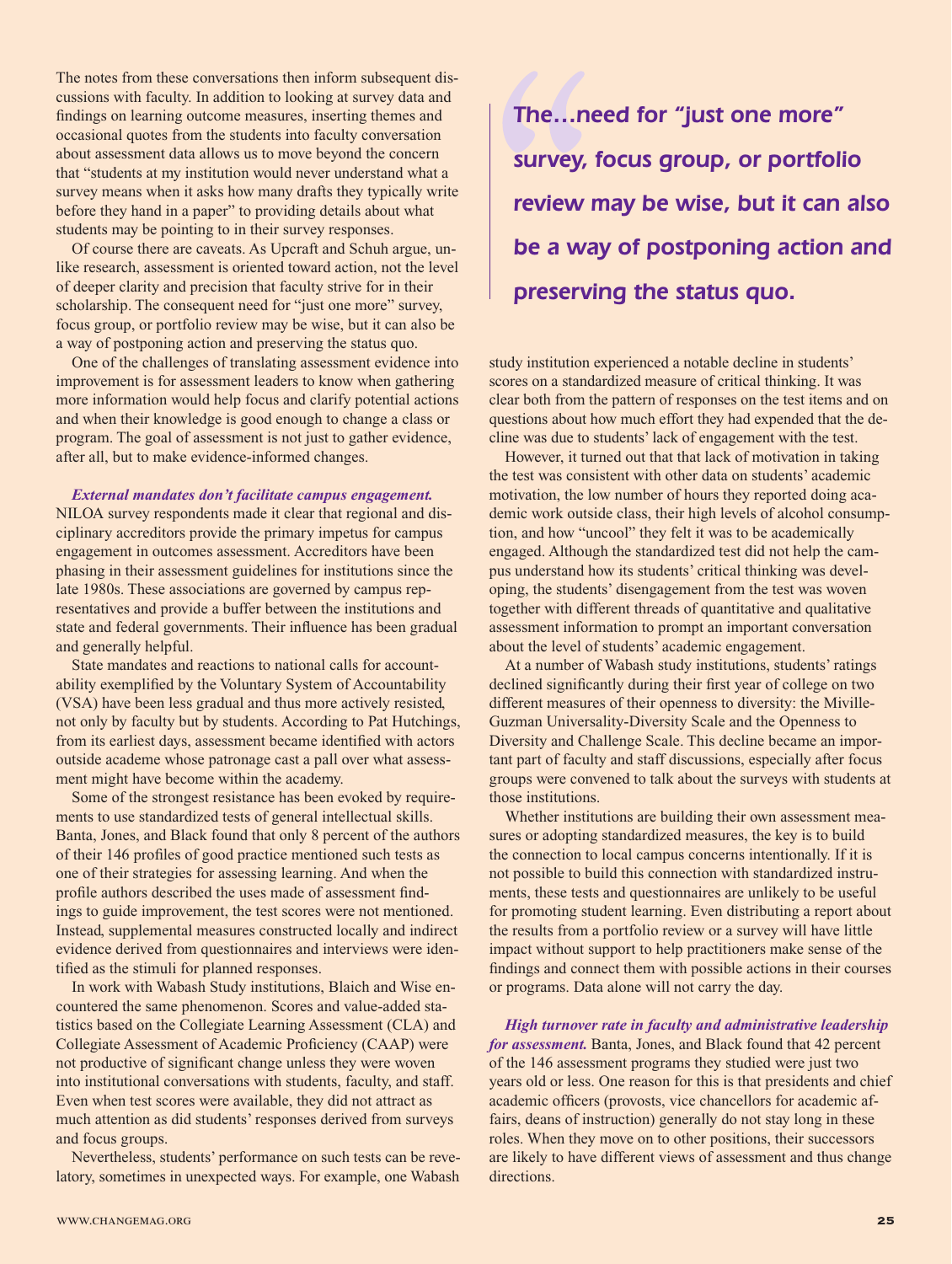When the position of assessment coordinator is vacated, again the approach to assessment campus-wide may change, especially if an individual inexperienced in assessment assumes the responsibilities and must take time to become educated, then choose his or her own path. Even permanent faculty who are asked to take on the role of campus assessment coordinator often decide that they need to return to their disciplines in order to stay current or to have more contact with students.

Interestingly, changes in administrative leadership, faculty, and staff often have a more profound impact on institutional assessment work than on other functions such as admissions, assigning students to residences, scheduling courses, and granting degrees. This shows that using evidence to promote improvements is not yet a core institutional function.

*Unrealistic timelines for change.* Collecting and reviewing reliable evidence from multiple sources can take several years. It is too expensive to do everything—standardized test, national survey, locally developed measures—for all stated outcomes in the same year. So there must be a multi-year schedule. Yet state mandates or impatient campus leaders may exert pressure for immediate action. Pat Hutchings (2010) says that Missouri's state motto, "Show Me," captures the tone of policy makers who are tired of what they view as higher education's sense of entitlement and are asking for accountability.

But trying to force change can lead to faculty frustration and ultimately to resistance if results are disappointing—particularly if low test scores or negative satisfaction ratings are met with disapproval or even punishment by campus administrators or policy makers. Effective assessment takes time to plan, implement, and sustain. And faculty need to have reason to trust that disappointing findings will be met with offers of assistance in taking corrective action.

On the other hand, waiting for perfect data or confirmation of findings from multiple sources over multiple years must not lead to paralysis and fear of taking any action at all. Since faculty are the ones who must use assessment evidence, it is both reasonable and necessary to have them play a role in making sense of that evidence, but with the expectation that they will act on their analysis. If data seem to confirm their previous experience, faculty may be motivated to implement an improvement quickly.

## **Institutional Learning**

Organizations, like individuals, need ongoing feedback on the impact of their efforts that comes from sources outside their day-to-day experience.

Assessment is a learning process— that is, it takes trial and error for institutions to figure out what and how to assess. Moreover, to be successful in improving student learning, assessment programs need to evolve as incoming student qualities, institutional learning goals, faculty, and resource levels change. So assessment programs themselves should be assessed continually.

A "single-loop" approach to evaluating assessment programs revises and tunes the way things are currently done: ways of sampling student work or how students are solicited to participate in a test or survey. A "double-loop" approach, as conceived originally by Chris Argyris, encourages more fundamental

questions about learning goals and whether the processes to assess them are in fact leading to improved student learning. [Editor's note: for a discussion of single- and double-loop learning, see the article by John Tagg in the July/August 2007 issue of *Change*.]

## **Assessing Assessment**

A key step toward increasing the effectiveness of any assessment program is to engage in periodic deeper formative evaluation, in which the question is not only how well assessment tools are being deployed and whether targets for gathering and reporting on assessment evidence are being met but whether those goals reflect core values and how effective the program has been in reaching them.

The assessment of an assessment program should not focus primarily on the quality of the assessment measures but on whether the information that has been gathered by various means is the right information about the right goals, is being considered by the right people, and is leading to action.

Three key components of any assessment program should be evaluated: resource allocation, communication, and getting assessment evidence to interested users.

*Resources***.** An effective assessment program should spend more time and money on using data than on gathering it. This means sponsoring faculty, staff, and student discussions of the data and providing support for making changes in response to the evidence. If all of an assessment program's resources are gobbled up gathering evidence, no change is likely to occur.

*Communication of assessment results***.** The best assessment strategies cannot be effective if the data are hidden because they are too controversial or are presented in reports that are disseminated without public calls for a response from institutional leaders. If someone from the faculty, staff, or student body were randomly selected, could they identify the outcomes, measures, and recent findings of their institution's assessment program? If asked, would faculty in a department, or the director and staff of a student affairs program, name the same two or three things that their unit is doing well and cite the evidence that supports their assertions? Would they identify the same two or three weaknesses on which their unit is focusing for improvement and cite the evidence they will use to evaluate the success of their efforts to improve? If the answer to these questions is no, then the department or program needs to review and strengthen its communication plan. Units should consider their target audiences in advance of any attempt to disseminate assessment evidence, summarize the responses to a dissemination effort, or use that information to change future attempts to communicate with those audiences.

*Getting evidence to potential users***.** It is critical that people who feel even a small interest in using assessment information be able to access it easily and to contact someone who will help them with their questions. Increasingly campuses are posting assessment evidence on internal or external sites. How often do people access these sites and how much time do they spend reading the articles? Do faculty, staff, and students know where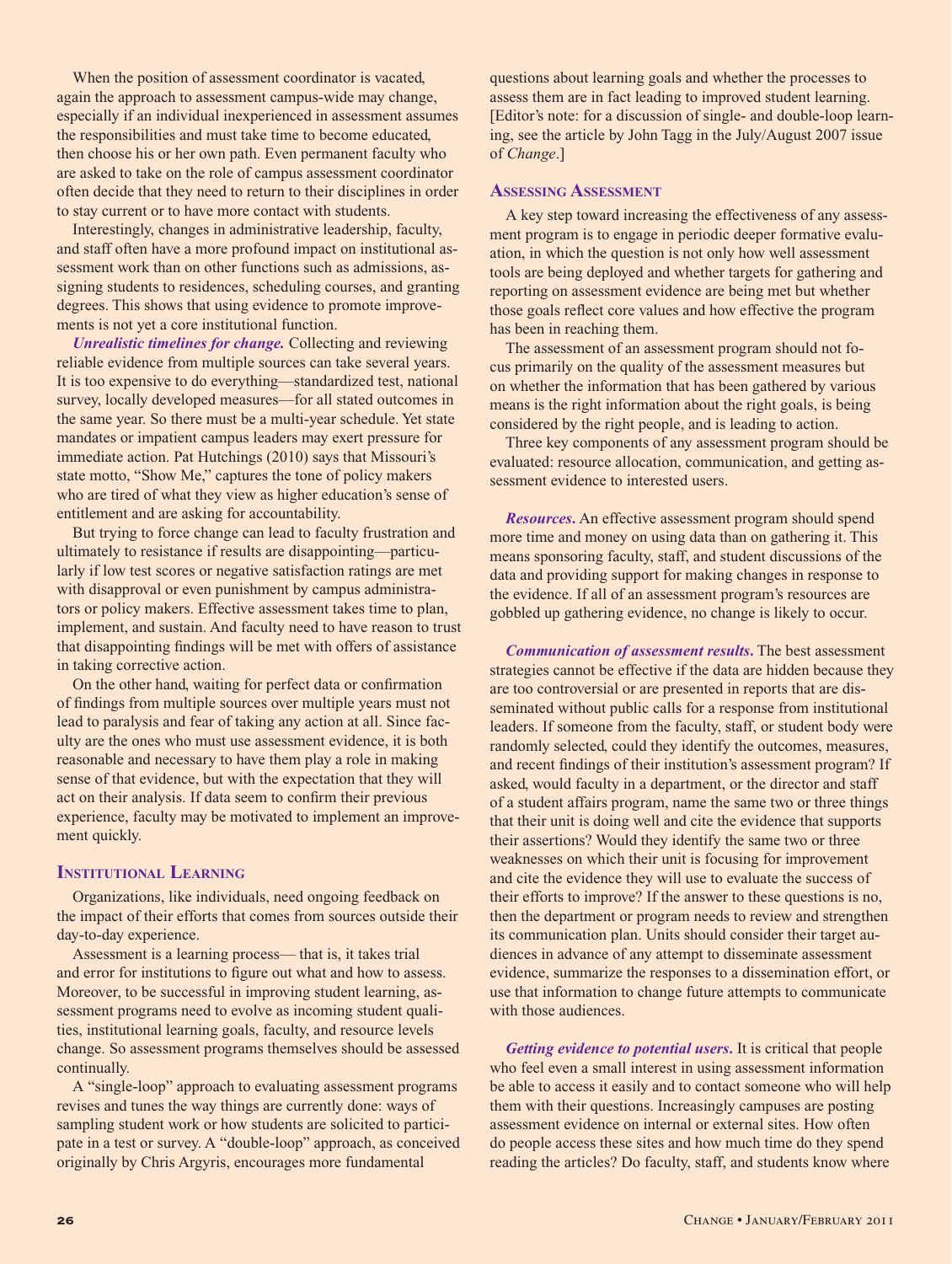they can find assessment evidence to address questions about their programs, departments, or majors? If they call or email someone with questions about assessment results, do they get a response?

NILOA's scan of institutional Websites revealed that very few institutions had easily accessible assessment information posted there—that is, information that could be accessed within five clicks from the home page.

## **The Purpose of Assessment**

An internally driven, formative approach to assessment is based on the belief that a key factor inhibiting improvements in student learning or allowing students to graduate without learning enough is that faculty and staff who deal with students lack high-quality information about the experiences and conditions that help students learn. If they had information about how much their students were or were not learning and the practices and conditions that helped them learn, practitioners would put this knowledge to work, and improvement would naturally follow.

From the perspective of those looking for accountability, assessment is beneficial because it generates knowledge for stakeholders. The assumption is that colleges and universities operate in a market, and currently too little solid information is available on which potential students can base their decisions about which college to attend. Only by holding institutions publicly accountable for evidence of learning—that is, for providing information that may encourage the willingness to select a particular institution —will we ensure that student learning is among the high-priority activities in which colleges and universities engage.

In both cases, we assume that colleges and universities are structured in such a way that information about student learning will change practice. But as Argyris points out, double-loop learning is challenging for most organizations because they unwittingly work in a way that suppresses people's abilities to deeply reflect on and improve how they operate.

Stakeholders unconsciously work to control tasks, protect their self-interests, decide how much to tell others about what is going on, minimize the risk of losing, and avoid giving bad news to people higher up in their organizations. These actions prevent the questioning of assumptions and search for incongruities in our actions that is necessary for double-loop learning and for effective action. Surely assessment programs can be revised so that the information they provide for faculty, staff, and administrators is more actionable.

But there is reason for that defensiveness: Assessment is, at its core, a subversive activity. Although most institutions operate the way they do because faculty, staff, students, and administrative leaders genuinely believe that the current structures promote learning, the current state of affairs at almost every institution is based on a delicate set of compromises and optimizations in which many parties have participated and which few care to alter. Assessment evidence can call into question long-standing agreements, priorities, and modes of practice because these do not support student learning in the ways in which the people who created them imagined. Many assessment efforts' lack of impact may be just as much about the willingness of institutional stakeholders to reconsider deeply held

assumptions about their institutions in light of evidence as it is about the quality of assessment programs themselves.

Assessment efforts must be upgraded to ensure that they are far more likely than they are at present to lead to improvements in student learning. A key step in doing so is to emphasize that the most important outcome of assessment is not gathering high-quality data, generating reports, or stimulating conversations among colleagues. That outcome is instead demonstrably improving student learning by assessing it and using the findings to revise programs accordingly. **C**

## **Resources**

■ Argyris, C. (1992). *On organizational learning*. Cambridge, MA: Blackwell.

■ Banta, T.W. & Associates. (2002). *Building a scholarship of assessment.* San Francisco, CA: Jossey-Bass.

Banta, T.W., E. A. Jones, & K. E. Black.  $(2009)$ . *Designing effective assessment: Principles and profiles of good practice.* San Francisco, CA: Jossey-Bass.

■ Blaich, C. F., & Wise, K. S. (2009). *Hampshire and Wabash assessment collaboratives review.* http://www. liberalarts.wabash.edu/research-and-publications/

■ Bloom, B. (1956). *A taxonomy of educational objectives: The classification of educational goals. Handbook I: Cognitive domain.* New York, NY: McKay.

■ Hutchings, P. (2010, April). *Opening doors to faculty involvement in assessment.* National Institute for Learning Outcomes Assessment Occasional Paper #4. Retrieved from www.learningoutcomeassessment.org

■ Kuh, G., & S. Ikenberry. (2009, October). More *than you think, less than we need: Learning outcomes assessment in American higher education.* National Institute for Learning Outcomes Assessment, www. learningoutcomeassessment.org

■ Miville-Guzman Universality-Diversity Scale (M-GUDS). Retrieved from http://www.liberalarts.wabash.edu/study-instruments/

■ Openness to Diversity and Challenge Scale. Retrieved from http://www.liberalarts.wabash.edu/ study-instruments/

■ Suskie, L. (2009). *Assessing student learning: A common sense guide* (2nd ed.). San Francisco, CA: Jossey-Bass.

■ Upcraft, M.L. and Schuh, J.M.H. (2002). Assessment vs. research: Why we should care about the difference. *About Campus, 7*, 16–20.